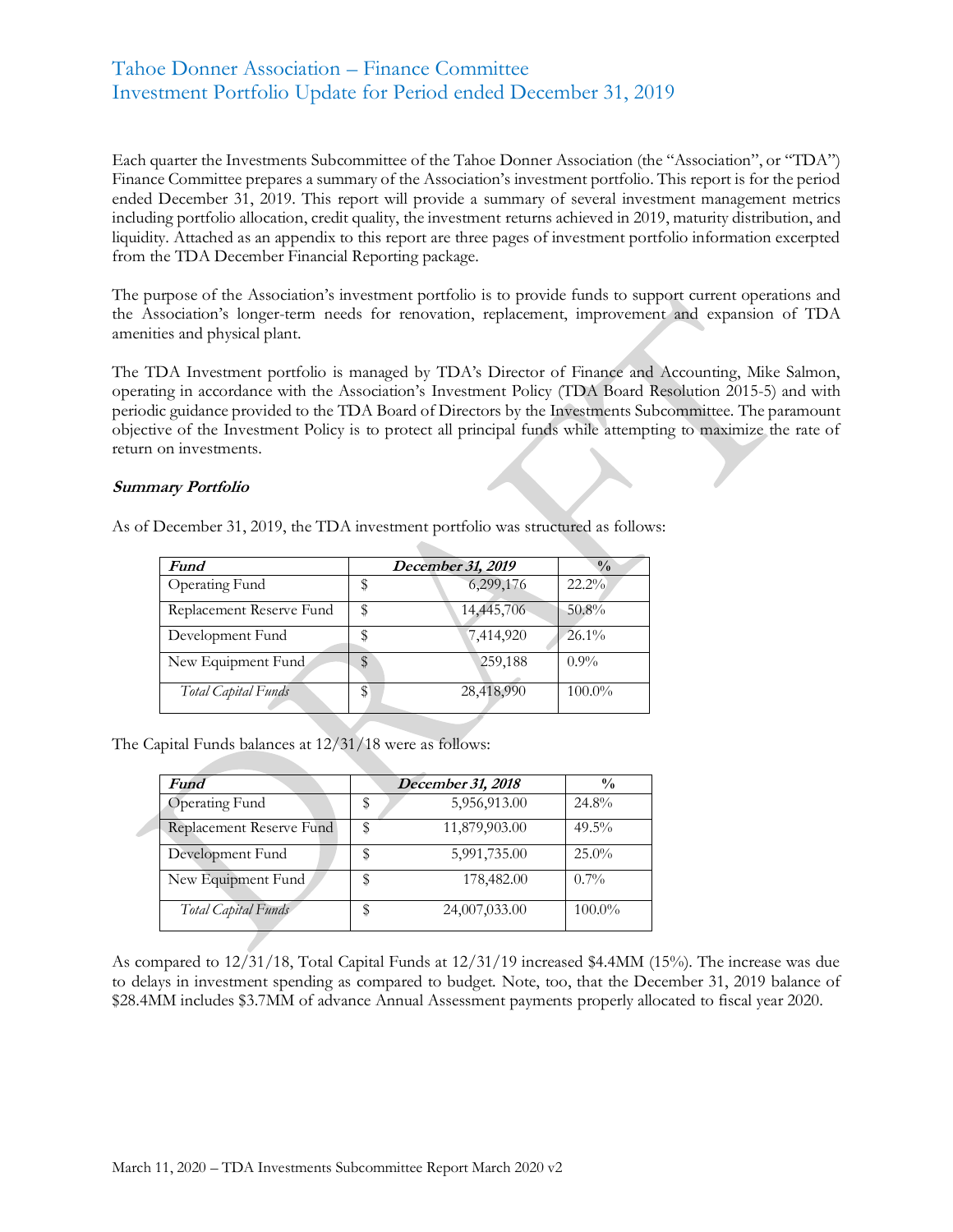# Investment Portfolio Update for Period ended December 31, 2019

### **Investment Allocation and Portfolio Quality**

TDA's \$28.4MM investment portfolio is comprised of a select number of high-quality instruments that provide excellent safety-of-principal characteristics and modest market returns as compared to a portfolio of higher risk securities. At December 31, 2019, the overall Capital Funds portfolio was invested as follows:



At December 31, 2019, US government securities totaled \$19.7MM and represented approximately 69.4% of the total portfolio. Corporate bonds represent the next largest segment of the portfolio and totaled \$3.2MM, or 11.4% of the consolidated portfolio.

During the course of 2019, the portfolio mix become more liquid with a higher exposure to easily accessible funds or to markets, like the US Treasury market, with deeper secondary trading should TDA need to access the funds on short notice. For example, at 12/31/19 the percentage of the total portfolio represented by the sum of (i) US Government securities, (ii) certificates of deposit from high quality banks, and (iii) bank cash and money market accounts totaled 79.6% as compared to 74.1% at 12/31/18. As a result, the overall allocation to corporate and municipal bonds declined to 19.7% at 12/31/19 from 24.4% at 12/31/18.

The municipal bond portfolio is in "run-off" mode, with no new municipal bond purchases to be made. TDA's low effective tax rate makes tax exempt income less attractive. We recently asked our investment advisor to offer guidance about the merits of liquidating the muni portfolio to invest in higher yielding instruments. Based upon the sharp decline in US fixed income yields, this strategy probably doesn't offer much improvement in investment returns.

With respect to credit quality, 100% of TDA's non-bank instrument portfolio is rated "A" or higher with the US government debt portion rated Aaa/AA+, respectively, by Moody's and Standard & Poor's. The degree of portfolio concentration to US government securities is similar to that of highly rated California county governments. In virtually all cases, any bank account exposure in the investment portfolio is below the FDIC insurance limit of \$250,000 per depositor per bank. Based upon the currently elevated level of risk and uncertainty in the global credit markets the shift to a higher quality stance is justified.

### **Maturity Profile**

The weighted average maturity of the consolidated TDA investment portfolio as at December 31, 2019 was 10.1 months. The weighted average maturity of the individual funds as of 12/31/19 ranged from 14.2 months

March 11, 2020 – TDA Investments Subcommittee Report March 2020 v2 2